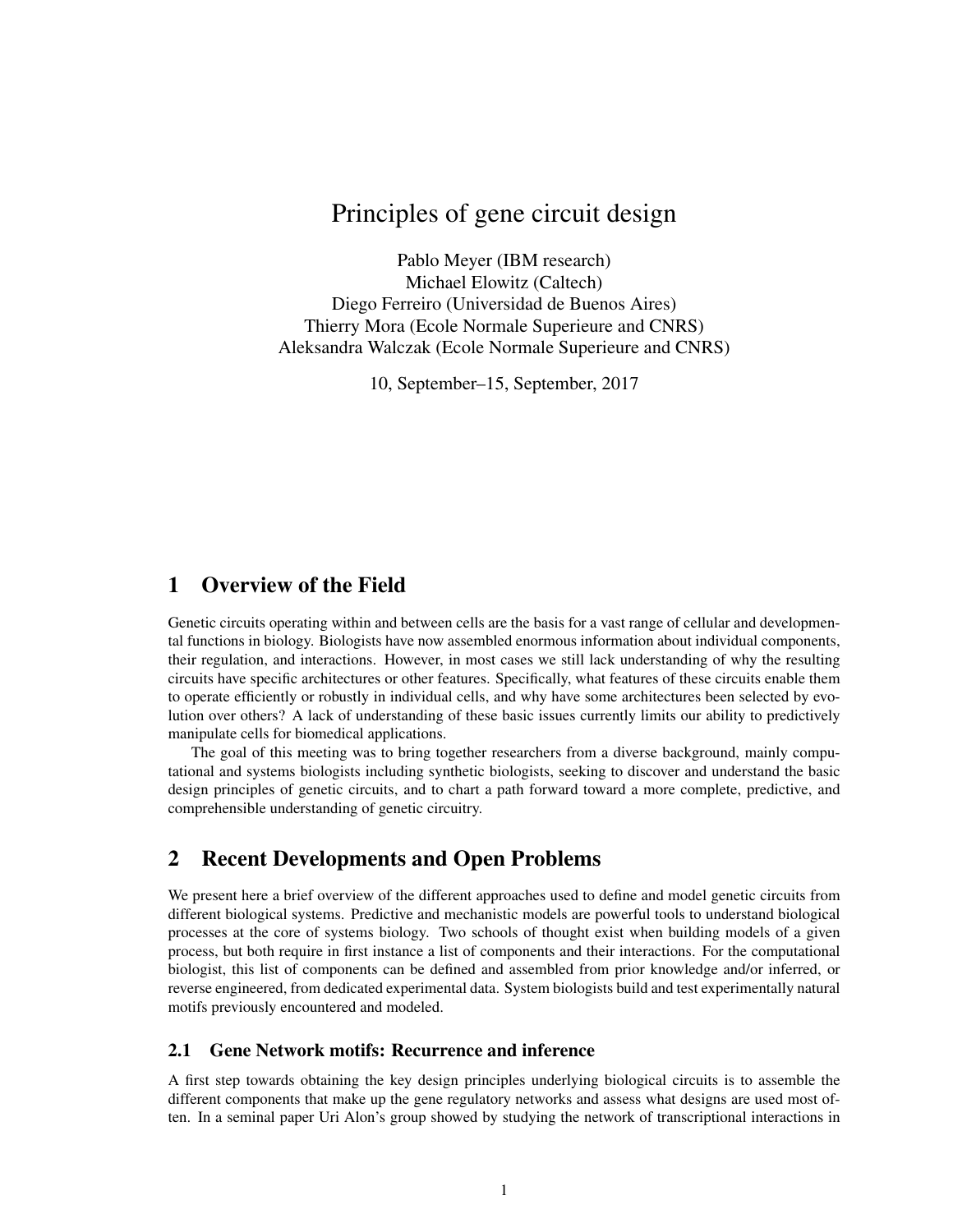Escherichia coli that it contains three highly significant motifs: Feed-forward loops (FFL), single input modules (SIM) and dense overlapping regulons (DOR). Each network motif has a specific function in determining gene expression, such as generating temporal expression programs and governing the responses to fluctuating external signals. These different motif structures also allow an interpretation of E.coli's entire transcriptional network and the inference of some of its dynamics. FFLs can act as circuits that reject transient activation signals while responding to persistent ones while accelerating responses, SIMs function in systems that build stoichiometric protein assemblies and temporal expression can be encoded in the promoter expression thresholds, finally DORs mostly interconnect these two motifs but their function is less well defined. Conversely, Network inference algorithms using experimental datasets have been shown to infer with different accuracy diverse types of motifs. It is essential to note that crowd-sourcing efforts such as DREAM (Dialogue for Reverse Engineering and Methods) are essential to test the accuracy of inference methods and their predictions. Common mistakes include the fan-out error, where co-regulated nodes are predicted to be interacting and the fan-in error, that also induces FFL errors, where multiple inputs to a single node are difficult to predict. Mutual information methods are also better at predicting FFLs than Bayesian or linear regression approaches that fare better at predicting cascades.

#### 2.2 Gene Network dynamics: Single cell data are essential to test predictions

Accurate predictions of gene network motif dynamics are limited by the correct inference of the motifs and the parameter values characterizing the dynamics. Once a genetic circuit topology is defined, estimation of the parameters that will help establish the circuit dynamics is a less difficult problem. Nevertheless, while inferring networks, it is necessary to consider that information on gene interactions is not and probably never will be, complete, especially considering all the different kinds of interactions possible. One main caveat to network inference is that it is performed using static datasets extracted from thousands of cells or tissue, but cells are controlled by genetic circuits that show transient, repetitive, pulsatile, and stochastic dynamics even under constant conditions. Since a fundamental problem in biology is to understand how the dynamics of these circuits implement core cellular functions and how different circuit designs are used, it is necessary to complement these studies with dynamical in vivo measurements. Single-cell studies are necessary as many of the dynamical features of gene circuits that are sharp at the level of individual cells get washed out or obscured by population averages. Time-lapse single-cell microscopy combined with fluorescent reporters, single-cell sequencing and other systems biology approaches are beginning to provide a direct view of circuit dynamics in individual cells. We propose that a DREAM competition testing the predictions of models inferred from genome-wide data would help refine gene circuit reconstruction and parameter inference methods as shown previously with in silico data. Indeed, spontaneous dynamic behavior has now been measured in diverse cell types from microbes to mammalian cells. For example, pulsing is generated by genetic circuits that activate and deactivate key regulators and modulate pulse characteristics, such as frequencies and amplitudes. Signal transduction pathways face the challenge of internally representing, or encoding, the identity, amplitude, and timing of many different external signals. Cells address this challenge, by typically encoding stimulus information in the frequency, amplitude, and duration of pulses of pathway activation. Pulsing offers a flexible mode of regulation that can be adapted to many cellular contexts. What are the underlying genetic circuit mechanisms that the cell uses to generate and regulate pulsing? Excitability might seem like an ideal property for any pulse-generating genetic system, but it can also be done with a different, non-excitable circuit architecture or a circuit containing multiple negative-feedback loops. The proposed workshop would also allow the discussion regarding how different circuits with mixed feedback loops exhibit a variety of dynamical behaviors including multi-stability, oscillations, and pulsing, depending on parameter regimes. Indeed several features appear common to many pulsatile genetic circuits. First, negative feedback loops occur in all examples, second, noise helps generate pulses. The discussion can also be extended to the diverse set of theoretical approaches and experimental datasets used to infer the gene regulatory networks.

#### 2.3 Metabolic Network motifs and dynamics

Another example in which the circuitry is important is the regulation of cellular metabolism where cells need to perform and regulate in a confined space a myriad of biochemical reactions. Metabolic activity is controlled by the expression level of the enzymes composing the reactions but is also constrained by the structure of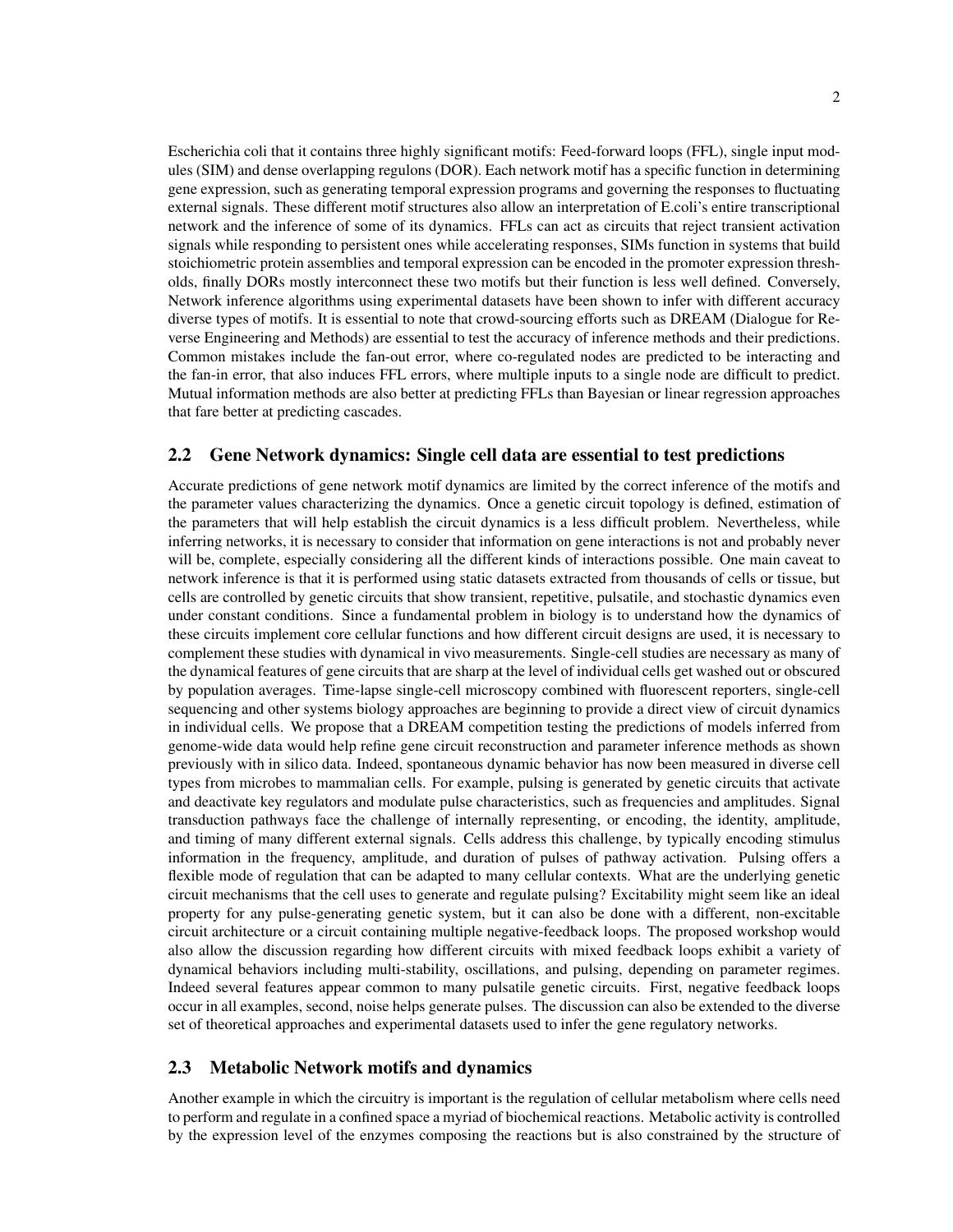the circuit underlying the biochemical network. The variability due to fluctuations in enzyme levels is in part smoothened by the architecture of biochemical networks. For example, the arabinose pathway is composed of a FFL that delays the response induced in presence of arabinose and absence of glucose, as the lactose pathway is controlled via a simple regulation in the presence of lactose and absence of glucose. Also, recent advances in bacterial cell biology have definitely put aside the view that the bacterial cytoplasm is a "bag of enzymes". It is now clear that in cells, proteins have to localize at the right time and in the right place in order to perform their functions. Although much is known about the enzymatic cascades that underlie cellular metabolism, such as their genetic identity, their genomic organization into operons and the classical enzymatic rules governing these reactions (see Michaelis-Menten, Beadle and Tatum), little is known about their cellular organization and the genetic circuits underlying such organization. This is in part due to the lack of experimental tools necessary to obtain single-cell metabolic data. This workshop could help discuss the tools necessary to leap forward towards generating the predictable synthetic metabolic circuits that are fundamental to produce new medicines and biofuels. These examples raise also fundamental question: Is all the information necessary for regulating a biological function encoded in the circuit architecture? That is, knowing that the behavior of genetic circuits critically depends not just on their connectivity but also on the dynamics that depend on the parameters of the biochemical reactions. Reconstructing Synthetic Gene Networks Synthetic Biology complements the previous approaches that study natural circuits by designing and testing genetic circuits. Insight gained from analyzing the circuitry of natural processes leads to improved designs of synthetic systems, and the creation of small artificial networks helps to analyze hypotheses on the function of natural ones. Synthetic Biology has evolved from small transcriptional circuits into complex systems that can be applied broadly to all types of biological functions from metabolism to multicellular development. By building and testing these circuits in living cells this approach allows discerning what types of genetic circuit designs are capable of implementing different cellular behaviors, and what trade-offs exist between different designs. Several generations of oscillators and genetic switches have been built in order to work with diverse cellular components and regulatory mechanisms that can also interact with natural gene circuits. Complex metabolic pathways have been engineered to produce useful products, and signaling pathways have been rewired to alter their dynamic behaviors in predictable ways. However, synthetic biology remains extremely primitive owing both to technical challenges and, even more, to fundamental inadequacies in our understanding of biological circuit design. As the successes of synthetic biology become more impressive, the field moves towards building biochemical circuits with more challenging and complex functions. Engineering new circuits without understanding how they work is potentially dangerous and can lead to the accidental creation of unwanted functions, creating potential biohazards. On the fundamental side, as we still have little understanding of how circuit designs can function effectively in cells and tissues and much to learn from natural examples, we are convinced that a workshop bringing together people from different backgrounds will help enhance discussions relative to circuit design. In particular, one of the greatest challenges is to move synthetic biology from circuits operating in individual microorganisms to circuits that function in a truly multicellular fashion, for example, circuits sufficient to implement self-patterning of cells. If successful, we may be able to understand multicellular development from a totally new point of view that could inform tissue engineering and regeneration.

# 3 Presentation Highlights

The principal topics that rose in this workshop were related to gene circuit design, network reconstructions, chromatin regulation, development networks and regulation of immune cells.

The excitability and bifurcation properties of a developmental circuit in B. subtilis were discussed as well as how oscillations in metabolism allow the coupling between distant bacterial biofilms and emergence of nutrient time-sharing. This topic was extended to a discussion on the difficulty to define design principles for spatio-temporal organisation of cell populations, but the existence of gene circuits that allow dynamical compensation and biphasic control and a antithetic feedback motif leading to perfect adaptation.

The difficulty related to giving an interpretation to large-scale networks across bacteria and multiple pathways in Whole Cell Models brought two approaches to help untangle the biological hairball: 1) Edge simplification of networks through pruning while maintaining its dynamical properties and 2) Reconstruction of a phenomenological model of the networks.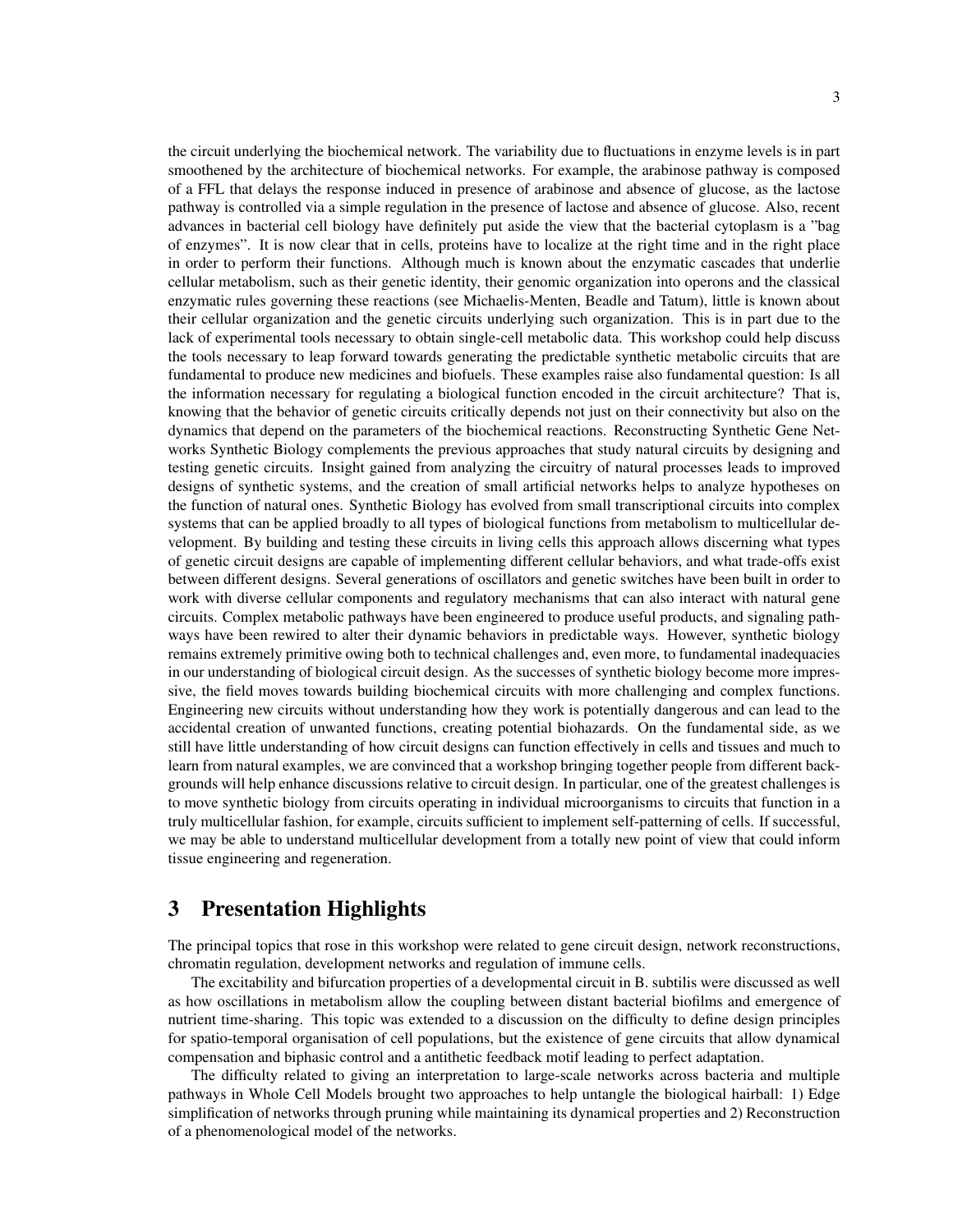This objective also lead to the discovery of new properties that help explain the redundancy in biological receptors for signaling networks such as the BMP and Notch signaling systems.

Furthermore in-vivo synthetic biology analysis helped perform a quantitative analysis of the Notch transcriptional response. Data driven modeling and imaging single-cell data helped understand the boundaries of transcription in living embryos and the gene regulatory logic underlying the Neural Tube patterning.

Another developmental model helped understand the principles for modeling the B cell differentiation circuitry. Single cell experiments helped define how to build a good immune response through the recognition of self and non-self in the context of the diversity in immune receptor repertoires. Understanding the dynamics of the immune system were helped by the untangling the biological hairball of immune recognition networks and finding the physical limits to concentration sensing in a background of competing ligands.

Recent advances in chromatin biology and in particular Hi-C data helped define the promoter regulatory connections of the pluripotent genome and how chromatin enables fractional gene regulation and epigenetic memory. Chromatin was further shown to be involved in  $NF-\kappa B$  signaling to drive diverse viral phenotypes and transcriptional bursting and in the mechanistic basis for the quantitative Epigenetic Memory of vernalization in Arabidopsis Thaliana.

Finally low cost and open source resources for synthetic biology in Latin America were discussed in the context of GOSH, LOOP, as well as other open source, open data initiatives such as TecnoX and DREAM.

### 4 Scientific Progress Made

Given the satisfaction of the participants, there was a clear need for a workshop to discuss the principles of gene circuit design, a follow up to the 2011 Workshop on Stochasticity in Biochemical Reaction Networks at the Banff International research station. The increasing sophistication and power of synthetic biology to analyze and reconstruct genetic circuits has developed in parallel to the more computational approach of gene regulatory networks inference from large genomic datasets. Revolutionary techniques using single-cell approaches such as single-cell imaging, single-cell metabolomics and single-cell genomics are helping merge these previously separated fields. Through its many applications single cell studies, genomics and synthetic biology are beginning to be used in medical contexts, but there is a growing recognition that circuit level problems are limiting our ability to predictively design therapeutic strategies. As these fields leap forward, many critical questions arise:

Bring together scientists whose research fundamentally depends on understanding different forms of genetic circuitry that ranges from inferring networks using large datasets to signaling networks, metabolic networks, cellular networks and the design of synthetic circuits. What set of rules could exemplify design similarities between genetic circuits implemented in different biological systems and performing different biological functions? What are the key physical principles that limit and allow for the encoding of regulatory function and are they conserved by evolution? What computational/experimental tools are necessary to leap forward towards generating the predictable synthetic metabolic circuits that are fundamental to produce new medicines and biofuels? Discuss a possible DREAM competition testing the predictions of models inferred from genome-wide data with data generated from single cell dynamics. How could we implement a computational platform to build models and test their predictions?

What types of genetic circuit designs are capable of implementing different cellular behaviors, and what trade-offs exist between different designs?

The conference brought together many of the pioneers and leading experts in these diverse fields for a few days of extensive, interdisciplinary and informal discussion. Our goal was to create a forum where knowledge is shared, hoping that this diverse community will discuss how the lack of understanding of design principles is limiting the advancement of genetic circuit engineering and help define together the agenda for understanding genetic circuit design.

### 5 Outcome of the Meeting

One of the major positive outcomes of the workshop was successfully bringing together people from extremely different backgrounds. Although many workshops invite people from different communities and create the potential for the exchange of ideas, our workshop was truly unique compared to other meetings we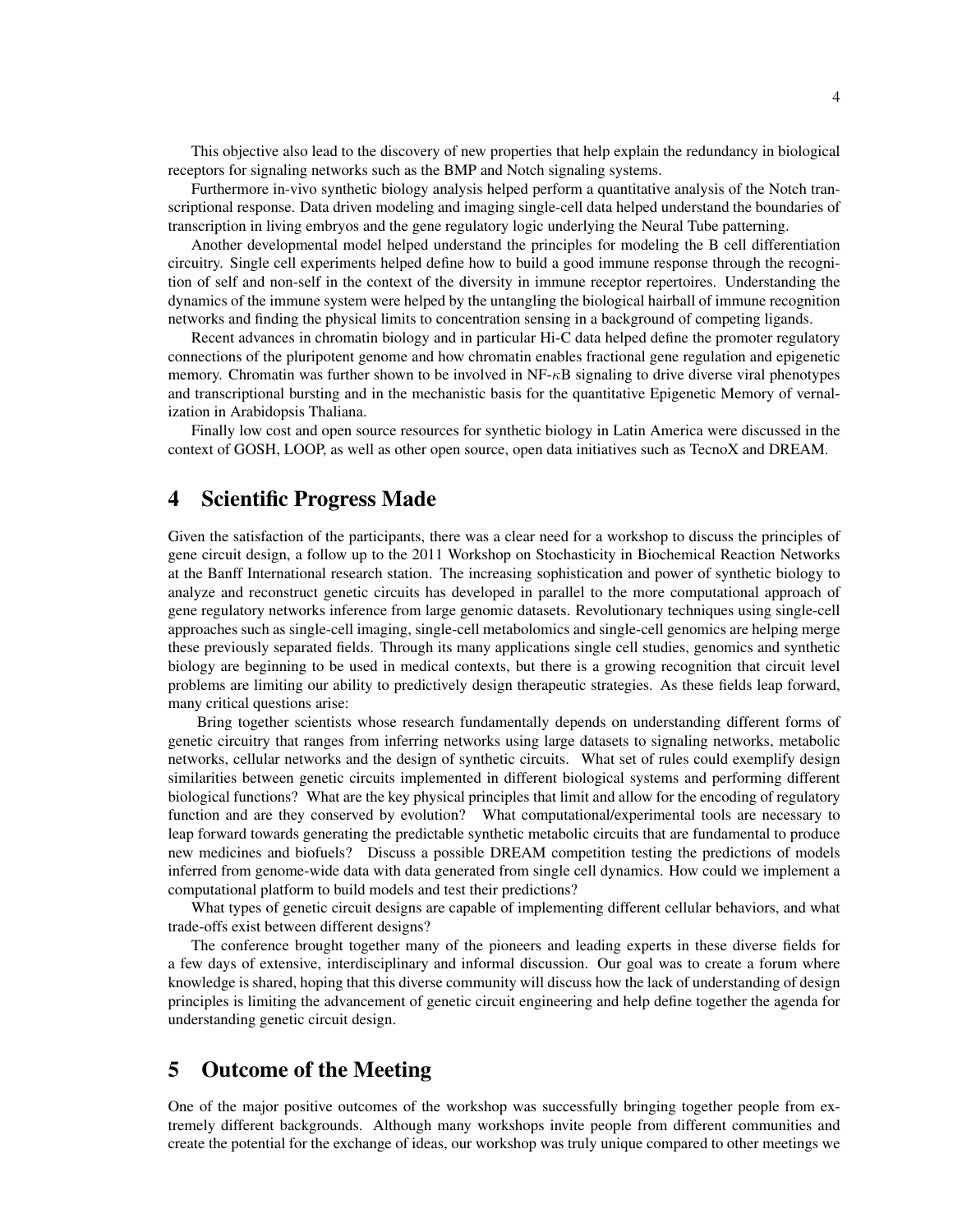have attended. Unlike in other events, the participants exchanged ideas and points of view and engaged in discussion both during the sessions and during the plentifully designated discussion time. Due to the variety of backgrounds, not a lot of "basal" knowledge was shared by participants. We strongly encouraged our participants to ask questions, and *every single talk at the workshop elicited several questions and discussions*. This suggestion on one hand resulted in incredibly lively discussions. On the other hand it allowed for a bridging of the gap between the different backgrounds of participants. These prolonged introductions often led to the emergence of interesting questions. Frankly, the level of interactions, exchange of ideas and mixing of fields greatly surpassed the expectations of the organizers.

As discussed above, one of the main goals of this workshop was to encourage collaboration between researchers from diverse fields, who often might not be aware of each others' research. The diverse participant list helped us to achieve this goal. The workshop participants included representatives of diverse fields: chemists, biologists, synthetic biologists, physicists, mathematicians and computer scientists. These researchers also represented a diverse set of locations including US (12), Canada (2), Europe (9), Mexico (13) and South America (4). Most of the participants were young: 14 are pre-tenure faculty members; 7 will have just started their faculty positions this year; and 6 are currently post-doctoral researchers. 8 women attended the workshop: seven invited attendees and one organizer. All in all 7 junior faculty , 2 post-docs and 8 graduate students attended. This is a high ratio for research disciplines which include such male dominated fields as physics, computer science, engineering and theoretical chemistry.

We note that the ability to bring together such a young internationally diverse group of people was helped by the award we received from IBM RESEARCH. This award allowed us to subsidize the rather high travel costs of 3 Faculty.

1. Pablo Meyer, IBM research

2. Michael Elowitz, Caltech

3. Diego Ferreiro, Universidad de Buenos Aires

4. Aleksandra Walczak, Ecole Normale Superieure and CNRS

5. Thierry Mora, Ecole Normale Superieure and CNRS

6. David Sprinzak, Tel Aviv University

7. Mustafa Khammash, ETH Zurich,

8. Jan Skotheim, Stanford

9. Jonathan Karr, Mount Sinai

10. Ilya Nemenman, Emory

11. Maria Rodriguez, IBM Zurich

12. Yana Bromberg, Rutgers

13. Gregoire Altan-Bonnet, Sloan-Kettering

14. Paul Franois, McGill

15. Osbaldo Resendis, INMEGEN

16. Enrique Hernandez, INMEGEN

17. Ignacio Enrique Sanchez, University of Buenos Aires

18. Julio Freyre-Gonzalez, CCG

19. Fernan Federici UCC, Chile

20. Alex de Luna, LANGEBIO

21. Rodrigo Reyes-Lamothe, McGill

22. Tim Rudge UCC, Chile

23. Mayra Furlan, UNAM

24. Ernesto Borrayo Carbajal, U de GUADALAJARA

25. Omer Karin, Weizmann

26. Yaron Antebi Caltech

27. Kathryn Miller-Jensen, Yale University

28. Nathalie Dostatni, University of Paris

29. Lacramioara Bintu Caltech

30. Joe Larkin, UCSD

31. Elisa Franco, University of California Riverside

32. Alcala-Corona, Sergio Antonio, INMEGEN

33. Arzate, Rodrigo,UNAM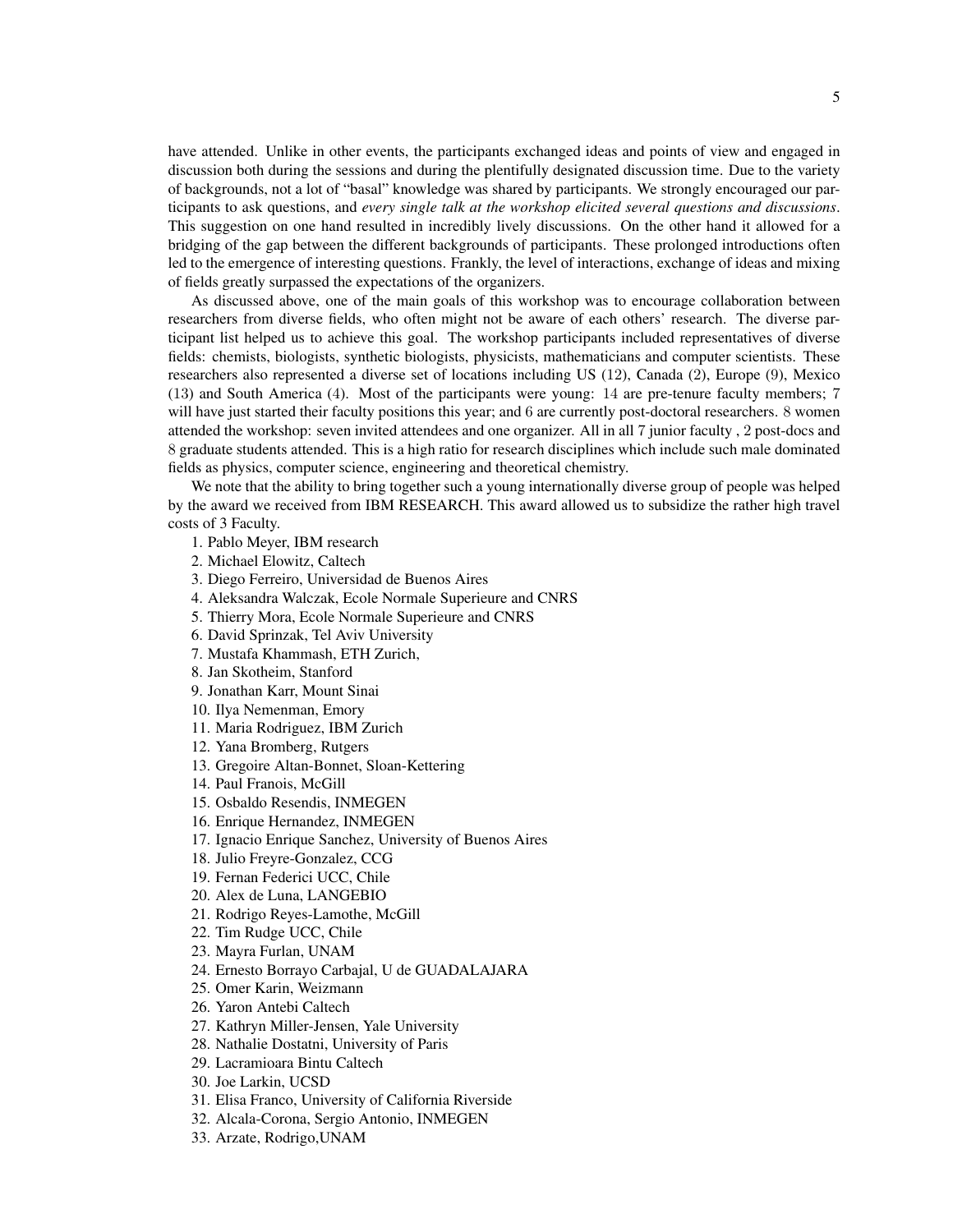34. Avelar-Rivas, J Abraham, CINVESTAV

35. Cruz Maldonado, Carlos Roberto, UNAM

- 36. Escorcia Rodriguez, Juan Miguel, UNAM
- 37. Herrera-Valdez, Marco Arieli, UNAM
- 38. Lpez Castillo, Alfredo Antonio, UNAM
- 39. Martinez-Sanchez, Mariana, UNAM
- 40. Briscoe, James, Francis Crick Institute

The views cited above (and the ones we did not have room to quote) clearly show that the most important outcome of the workshop was for people to meet, exchange ideas and start new collaborations, often with people whose research they were previously unfamiliar with. For example, Gregoire Altan-Bonnet, Thierry Mora and Aleksandra Walczak started a collaboration on immune system diversity regulation. Maria Rodriguez and Aleksandra Walczak started a collaboration on B-cell development. James Briscoe and Nathalie Dostanti started a collaboration on embryonic regulation of precision in gene expression. Michael Elowitz, Martin Howard and Lacra Bintu are writing a review on Chromatin regulation. Ilya Nemenman started a collaboration with Thierry Mora on Network regulation and Michael Elowitz on modelisation of signaling pathways. Yana Bromberg and Mayra Furlan started a collaboration on analyzing Hi-C data. Pablo Meyer and Rodrigo Reyes started a collaboration on bacterial intra-cellular imaging.

A large number of participants noted the importance of fostering a collaborative environment, the time and space to exchange ideas, and meeting other young researchers. Practically all participants emphasized the non-standard nature of this meeting (the large allocation of time to questions and discussions) as opposed to the many talks + posters format present elsewhere.

### 6 Schedule

#### Monday, Sep 11

Bintu Lacramioara: Chromatin enables fractional gene regulation and epigenetic memory

Rodrigo Reyes: Speed dating while in a stable relationship: the dynamics of replisome subunits during active DNA replication

Jonathan Karr: Principle for modeling multiple pathways towards Whole Cell Models

Kathryn Miller-Jensen: Exploring how NF-?B-chromatin interactions drive diverse viral phenotypes and transcriptional bursting

Paul Francois: Untangling the biological hairball of immune recognition networks

Jan Skotheim: How Cell Growth Drives Proliferation: On the scaling (or not) of biosynthesis with cell size

Mayra Furlan: Promoter regulatory connections of the pluripotent genome

Yana Bromberg: Predicting modifiable protein residues for effective analysis of exonic variation

Mustafa Khammash: Antithetic Feedback motif leading to perfect adaptation Tuesday, Sep 12

David Sprinzak: Quantitative analysis of Notch transcriptional response using in-vivo synthetic biology

Nathalie Dostatni: Imaging transcription in living embryos : how data driven modeling could help understand patterning

Julio Augusto Freyre-Gonzalez: Towards a large-scale comparative systems biology across bacteria